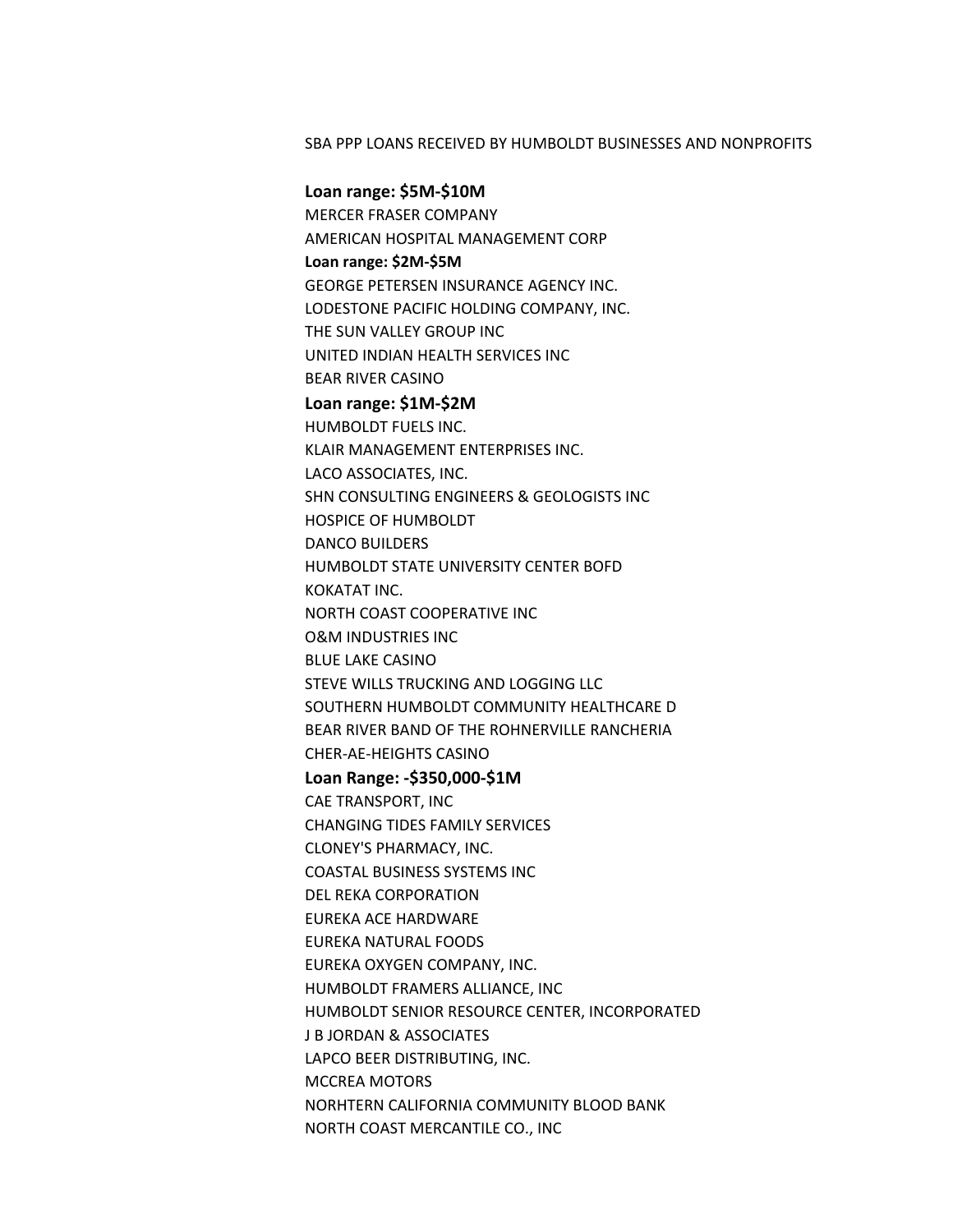NORTHWEST INVESTMENT CO NORTHWOOD AUTO PLAZA, INC. PACIFIC PACKAGING & SUPPLY INC PENINSULA PETROLEUM LLC PETRUSHA ENTERPRISES, INC. RAMONE'S BAKERIES INC. REDWOOD COMMUNITY ACTION AGENCY RESOLUTIONCARE, PC ROBERT COLBURN ELECTRIC INC ST. BERNARD'S CATHOLIC SCHOOL INC THE CARRINGTON COMPANY TIM WARNER DBA ALDER GROVE CHARTER SCHOOL VISITING ANGELS LIVING ASSISTA **E.G. AYERS DISTRIBUTING INC** ERNEST PIERSON CO **FRONTIER MOTORS** HARVEY M HARPER COMPANY HILFIKER PIPE CO INC HUMBOLDT-DEL NORTE INDEPENDENT PRACTICE ASSOCIATION PIERSON COMPANY SEQUOIA SPECIALITIES, INC. TABLE BLUFF BREWING, INC. WAHLUND CONSTRUCTION, INC. MULTIPILCITY THERAPEUTIC SERVICES BRENCAM, INC. **CULTURE SKATE INC** FORD LOGGING INC. **KERNEN CONSTRUCTION** MILLER FARMS NURSERY, INC. PACIFIC WATERSHED ASSOCIATES INC V& J EXPRESS, INC. ALVES, INC. **AQUATIC DESIGNING INC.** ARCATA FOREST PRODUCTS **BLUE SUN LGG, INC** COASTAL GROVE CHARTER SCHOOL DARK SOLUTIONS LLC **G R SUNDBERG, INC. HOLLY YASHI INC** LUCCHESI BUILDERS INC MCCULLOUGH CONSTRUCTION INC NORTHCOAST HORTICULTURE SUPPLY INC SUNNY BRAE ANIMAL CLINIC INC SUSHI SPOT INC. WESTERN LIVING CONCEPTS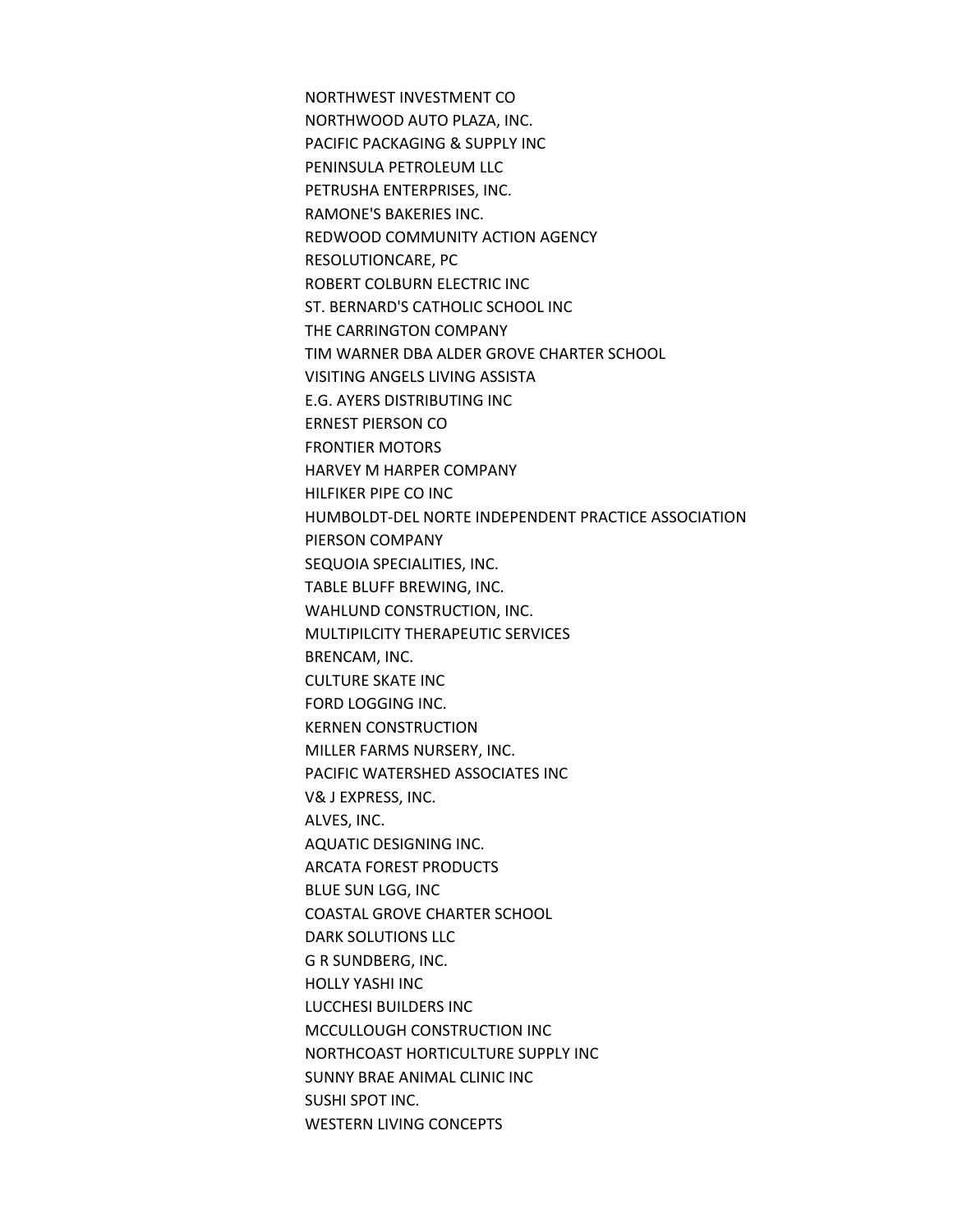WILD BIZ INC HUMBOLDT AREA FOUNDATION STREAMGUYS INC LEONARDO LOGGING & CONSTRUCTION, INC. EEL RIVER BREWING CO., INC. SJL CONSTRUCTION INC WHITCHURCH ENGINEERING INC BENBOW VALLEY INVESTMENTS DAZEY'S INC. REDWOOD RURAL HEALTH CENTER INC **Loan Range: \$150,000-\$350,000** A-1 CLEANING SERVICE, LLC AALFS, EVANS & AMP; COMPANY, LLP ACTIVE CARE CHIROPRACTIC, FOGG PROFESSIONAL CORPORATION ALCOHOL/DRUG CARE SERVICES INC. AREA 1 AGENCY ON AGING **BJR RECYCLING INCORPORATED** BROADWAY MEDICAL SERVICE AND SUPPLY INC DEMELLO MCAULEY MCREYNOLDS & HOLLAND LLP DLBL ENTERPRISES DON'S RENT ALL **EUREKA GLASS COMPANY, INC.** EUREKA PHYISCAL THERAPY INC FRESH FREEZE SUPPLY INC HAMANAKA PAINTING CO., INC. **HEALTHSPORT EUREKA LLC** HOTEL CARTER & WINE CELLAR INC. HUMBOLDT MEDICAL EYE ASSOCIATES HUMBOLDT MOVING & STORAGE CO. INC. HUNTER, HUNTER & HUNT, LLP JANSSEN MALLOY LLP KINGDOM LIFE LEON'S CAR CARE CENTER MAKING HEADWAY CENTER FOR BRAIN INJURY RECOVERY MAPLESERVICE, INC MING TREE, INC MYRTLETOWN BODY SHOP INC. NATURAL RESOURCES MANAGEMENT CO NEW LIFE VINYL INC NILSEN FEED & AMP; GRAIN COMPANY **NORTH COAST FLOORING, INC.** NORTH COAST JOURNAL INC. NORTH COAST SURGICAL SPECIALISTS, A MEDICAL CORPORATION NORTHERN CA INDIAN DEVELOPMENT COUNCIL PACIFIC MARINE ENGINEERING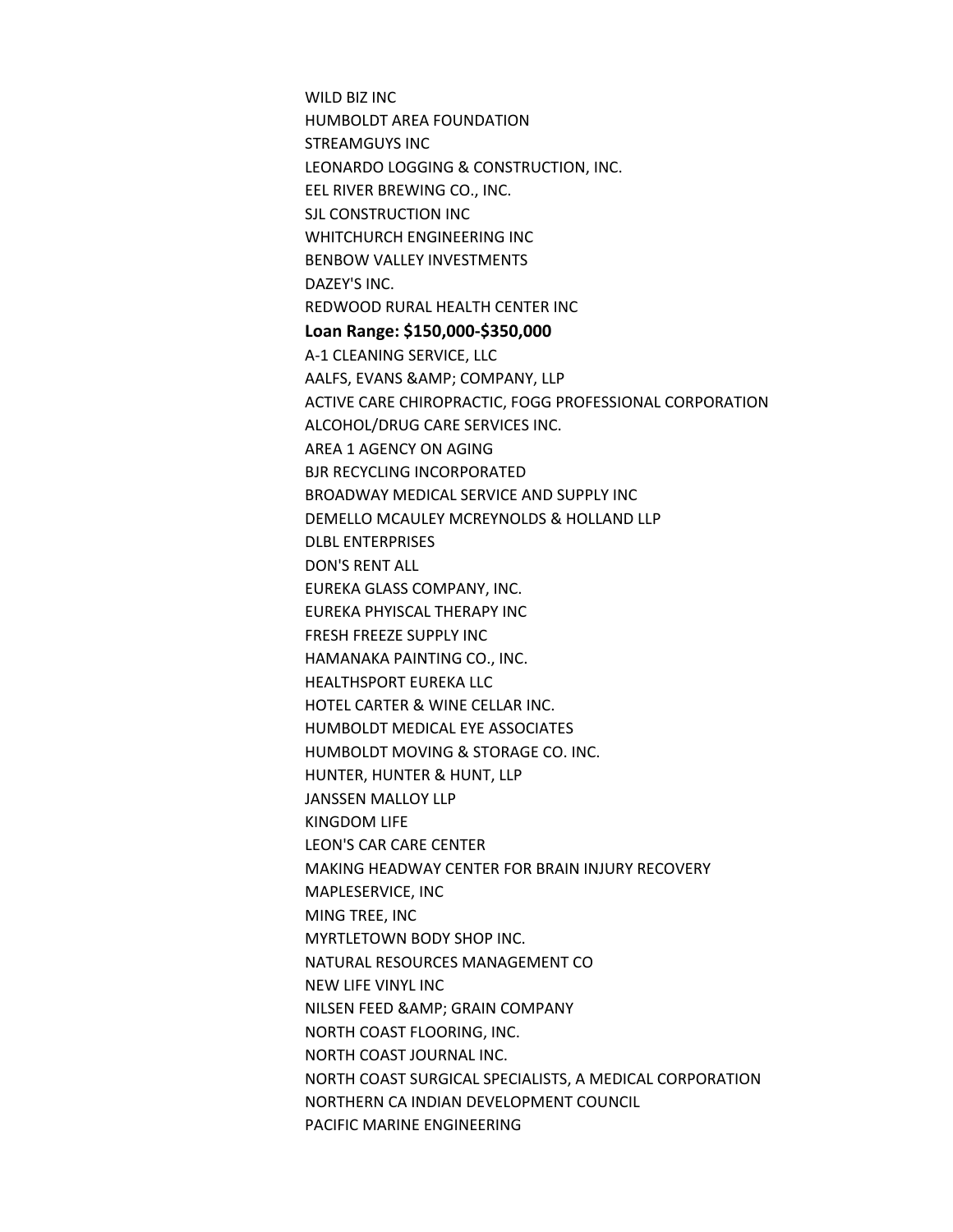PICKY PICKY PICKY INC PPM INVESTMENTS, INC. PREMIER FINANCIAL GROUP **QUALITY BODY WORKS INC RL ROBERTS INC** REGINALD T CROSSAN RENDEZVOUS ENTERPRISES, INC. S-MATRIX CORPORATION SCHMIDBAUER BUILDING SUPPLY LLC SNG HOTELS INC WAYNE MAPLES PLUMBING & HEATING INC WITH OPEN ARMS REPRODUCTIVE HEALTH CARE INC FOOD FOR PEOPLE INC AN ELECTRICIAN INC BUTLER VALLEY INC DESIGN AIR HEATING AND SHEET METAL EUREKA FLOOR CARPET ONE FRED'S BODY SHOP, INC HAN FRYE CORP POLETSKI'S APPLIANCE CENTER INC. POWELL CONCRETE PUMPING REDWOOD PODIATRY GROUP, INC. SHAMUS T BONES INC W. N. TETRAULT CO., INC BALDWIN, BLOMSTROM, WILKINSON AND ASSOCIATES, INC SAMARA RESTORATION STERFISH HERO INC. **CARMADDIE LLC** J.L.F. CONSTRUCTION, INC. JACKSON AND EKLUND, AN ACCOUNTANCY CORPORATION JACOB MORRIS LOGGING INC **MACARLY LLC** MACC VET, INC. PAPA MURPHY'S OF HUMBOLDT LLC PAPA MURPHY'S OF MINNESOTA, LLC PAPA MURPHYS OF CENTRAL WISCONSIN LLC SASQUATCH LLC SIMPLE SOLUTIONS LLC THE CLUB AT MILL CREEEK TJS LEASING & HOLDING CO., INC. TRAVIS CARMESIN CONSTRUCTION ANDERSON ROBINSON STARKEY INSURANCE AGENCY INC APPY PROFESSIONAL OPTOMETRIC CORPORATION ARCATA ANIMAL HOSPITAL, INC. BIG OIL & TIRE CO.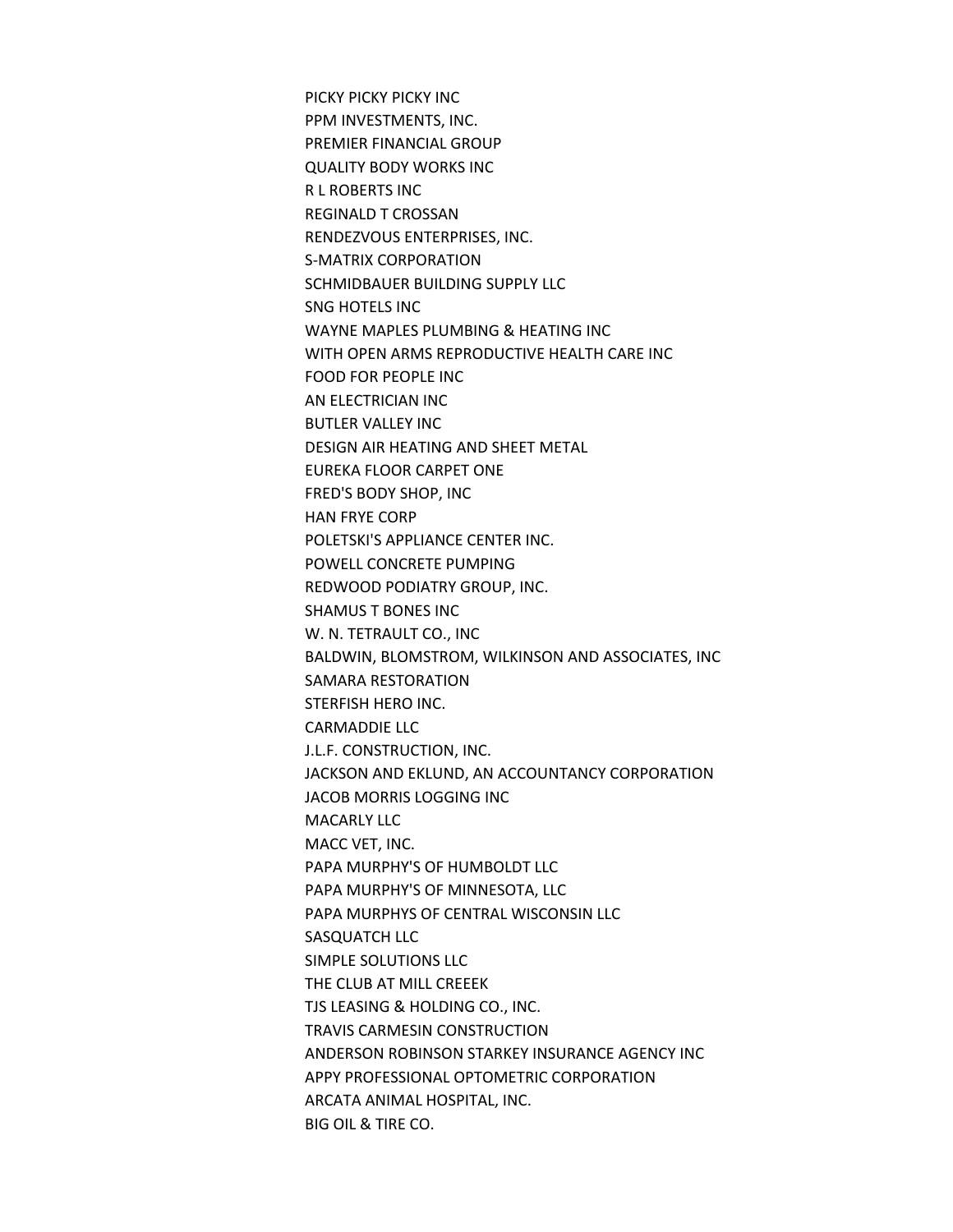BRACUT INTERNATIONAL CORP **BRIO BAKING INCORPORTION** C & K JOHNSON INDUSTRIES INC. CRESTMARK ARCHITECTURAL MILLWORKS, INC. DESSERTS ON US, INC EMERALD EMPLOYMENT FRANKLIN'S SERVICE INC HEALTHSPORT, LTD., A CALIFORNIA LIMITED PARTNERSHIP HENSEL'S ACE HARDWARE, INC. HUMBOLDT REALTY CORP JP ARCATA INC LAUREL TREE CHARTER SCHOOL LITTLE LEARNERS CENTER, INC. LOS BAGELS CO INCC MAD RIVER LUMBER, LLC MARIMBA ONE, INC. **MCBAIN ASSOCIATES** MCKEEVER ENERGY & ELECTRIC INC NORTHPOINT CONSULTING GROUP INC PLUMBING 911, INC. POSITIVE CHANGE BEHAVIORAL, INC. PROWOOD INC RAY WOLFE CONSTRUCTION INC. REDWOOD COAST MONTESSORI REDWOOD CURTAIN BREWING COMPANY RELIANCE INC. S & AMP; L SERVICES, INC. SUN CIRCLE, INC. TOMO JAPANESE RESTAURANT INC. TRISH A. BARSANTI, DDS, PROFESSIONAL CORPORATION **TUCK'S INC** WILDWOOD MANUFACTURING MAD RIVER BREWING CO INC REDWOOD PETROLEUM INC SOUTHERN TRINITY HEALTH SERVICES DELBIAGGIO CONSTRUCTION INC HUMBOLDT VETERINARY MEDICAL GROUP INC LOST COAST COMMUNICATION INC MIRANDA DAIRY, A PARTNERSHIP BEACOM CONSTRUCTION CO. CHAMBERS LOGGING COMPANY INC EEL RIVER TRANSPORTATION AND SALVAGE INC FOI FORTUNA ACE HARDWARE & GARDEN INC. FORTUNA FAMILY MEDICAL GROUP INC